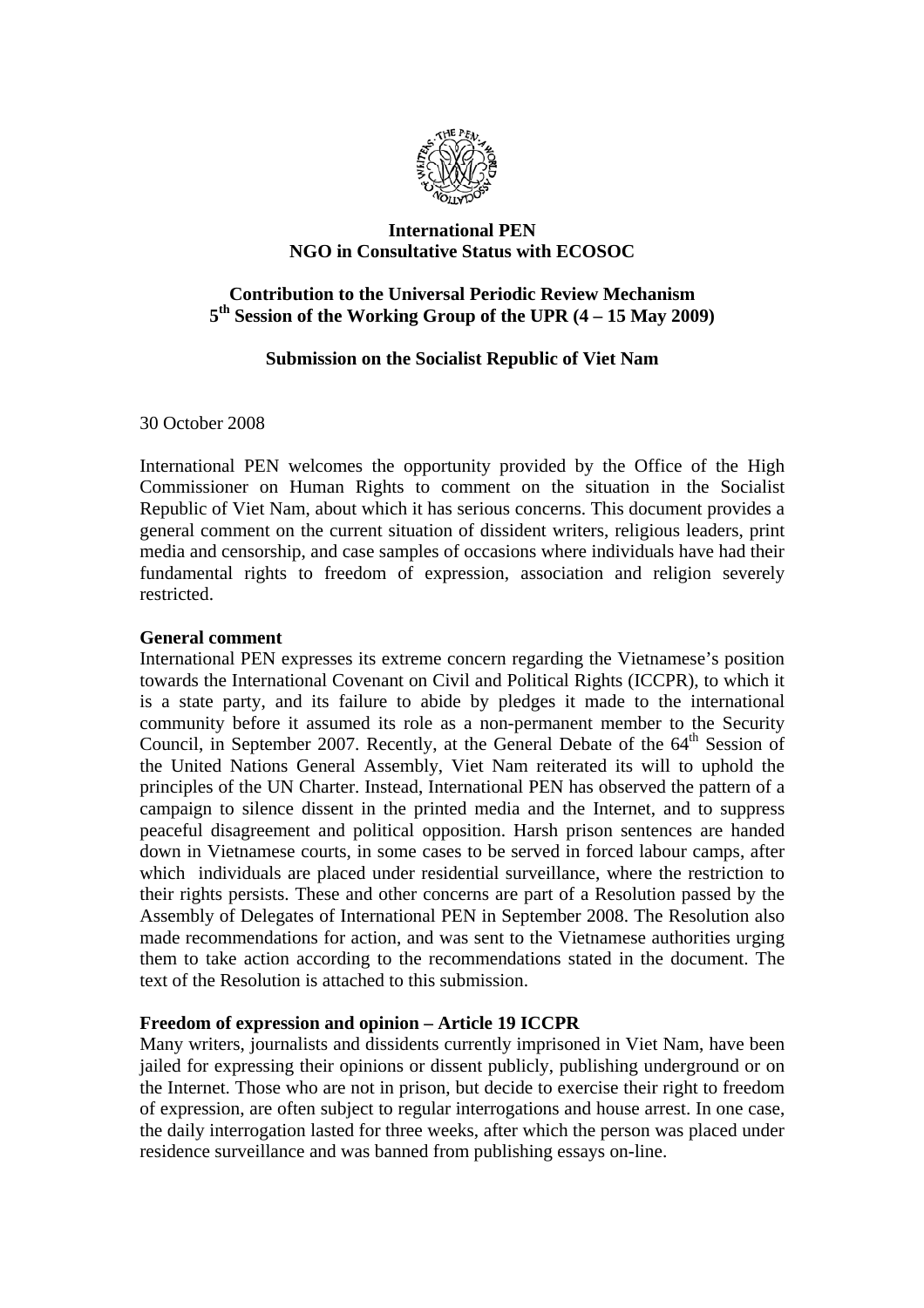In addition, the media is tightly controlled by the state, therefore there is no public space to call for democracy, to expose corruption, to urge the respect for human rights, or to criticise government policies without risking prosecution and imprisonment.

For instance, writing on issues of land rights and supporting farmers' protests against the confiscation on their land by local authorities can have serious consequences. As in the case of a member of the United Workers-Farmers Organisation, a lawyer and internet writer, who was convicted to five years imprisonment for 'endangering state security' and 'spreading anti-government propaganda'. Another activist and dissident writer spent two periods in psychiatric detention in 2007 and 2008, before being forced into exile. It is believed that she was targeted for her critical online writings and dissident activities, for her reporting on issues of social injustice and human rights violations, and for her defence of destitute women farmers made homeless by illegal land expropriation. These are just samples of the relentless intimidation and suppression that continues to be commonplace in Viet Nam for individuals exercising their right to freedom of expression and opinion.

### **Freedom of religion – Article 18 ICCPR**

Viet Nam continues to suppress advocates for freedom of religion. Many religious figures have to undergo long periods of imprisonment, as well as residential surveillance. Such is the situation of some prominent leaders of the banned United Buddhist Church of Vietnam (UBCV), who remain under 'residential surveillance' for calling on the government to respect religious freedom and human rights. One of the most appalling cases, is that of Venerable Thich Huyen Quang, who died on 5 July 2008, aged 87, after a long illness. Leader of the UBCV and author of books on Buddhism and Oriental philosophy, Venerable Thich Huyen Quang was also a respected religious scholar. Since 1982 he had been detained under house arrest for alleged "anti-government activities", but in spite of this he continued his public appeals for religious freedom and freedom of speech. Since 2003 he had been held incommunicado at Nguyen Thieu Monastery, in Binh Dinh Province, where his funeral was held under tight security.

### **Freedom of association – Article 22 ICCPR**

According to International PEN's information, individuals have also been imprisoned for their support to political groups opposing the government or for their criticism of governmental policies. This is the case of the co-editor of the on-line magazine *To Do Ngôn Luan* (Free Speech), who is serving an eight-year prison sentence, and a further five years of probationary detention. Similarly, other arrests stem from writings in support of democratic movements such as 'Bloc 8406' or the 'Vietnamese Populist Party'.

#### **Crackdown on dissent**

Whilst the situation in Viet Nam has been a concern of International PEN for many years, we have observed that since the second half of 2006 repression on freedom of expression has intensified. In the lead up to the Asia-pacific Economic Forum (APEC) held in Hanoi, in November that year, various dissident writers were subject to police harassment, brief detention and house arrest. Our records of 2007 and 2008 show similar patterns of repression. The most recent being the crackdown was in early September 2008, when a number of writers and human rights activists were detained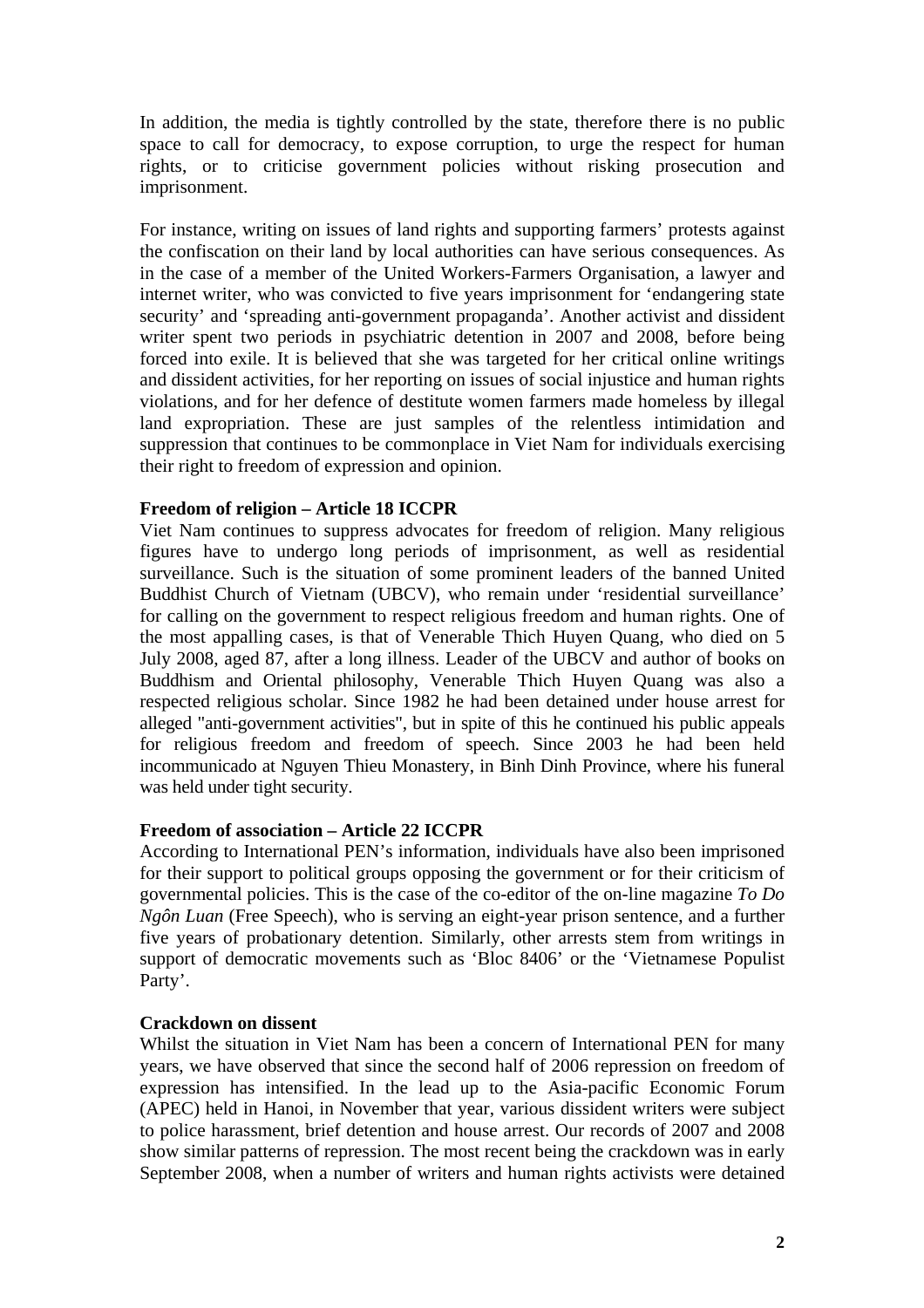and interrogated by the authorities. As of October 2008, some of the detainees remain held at the B14 Labour Camp in Ha Dong province. Others were released, but remain under residential surveillance. The latest International PEN appeal on this crackdown is attached to this document.

#### **Legislation used to suppress freedom of expression**

The Vietnamese Constitution in its Article 69, guarantees freedom of expression and opinion, as well as freedom of the press and freedom of speech for all. Similarly, Article 70 of the Constitution recognises the right to freedom of religion. However, Viet Nam has other laws which are used to further restrict these freedoms. Dissent is often suppressed by the Vietnamese Penal Code and imprisonment terms are handed down, commonly, on charges of 'conducting propaganda against the Socialist Republic of Viet Nam' (Article 88, Penal Code), which provides for up to twenty years in prison; or 'Abusing democratic freedoms to infringe upon the interests of the State, the legitimate rights and interests of organizations and/or citizens' (Article 258, Penal Code), with a maximum prison sentence of seven years. These harsh prison sentences are served in labour camps under harsh prison conditions, and prisoners are often held in solitary confinement, without adequate medical care. Following their release, former prisoners, remain under heavy restrictions, and as part of their sentence they must also serve additional years of residential surveillance. This is regulated under Article 38 of the Penal Code, which forces a convicted person to remain under 'probation' on residence surveillance from one to five years. During this period, individuals have a number of their civil rights deprived, and can be banned from practicing certain occupations. This is often the case for writers, journalists, dissidents and religious figures.

### **Censorship**

Viet Nam's process of authorisation of publications has been reported as extremely complex, as each piece must go through a thorough screening mechanism and registration before printing. This has forced some writers and publishers to use underground means to print their material and distribute it amongst the population. This is the case, for instance, of the poetry group 'Open Your Mouth', which utilises street slang. The group's material has not been accepted by the official publishing houses, and therefore it has turned to alternative ways to circulate their poetry. In the same way, their poetry readings were reportedly closed down by the police. Members of this group are under heavy surveillance, and are not able to find housing or employment.

Internet surveillance is another means to censor dissent. This situation is well reported with high numbers of cyber-dissidents or Internet writers harassed for posting critical comments of the government or for participating in on-line pro-democracy forums. One of these Internet writers was arrested earlier this year under charges of 'abusing democratic freedoms to infringe on the interest of the state', while participating in a chat-room at an Internet café. He was handed down a six-year prison sentence for 'conducting propaganda against the Socialist Republic of Viet Nam'.

Moreover, permanent fear of persecution, has constrained writers and journalists to self-censorship, which impacts negatively on the civil society as a whole, and does not contribute to the promotion of democracy and human rights.